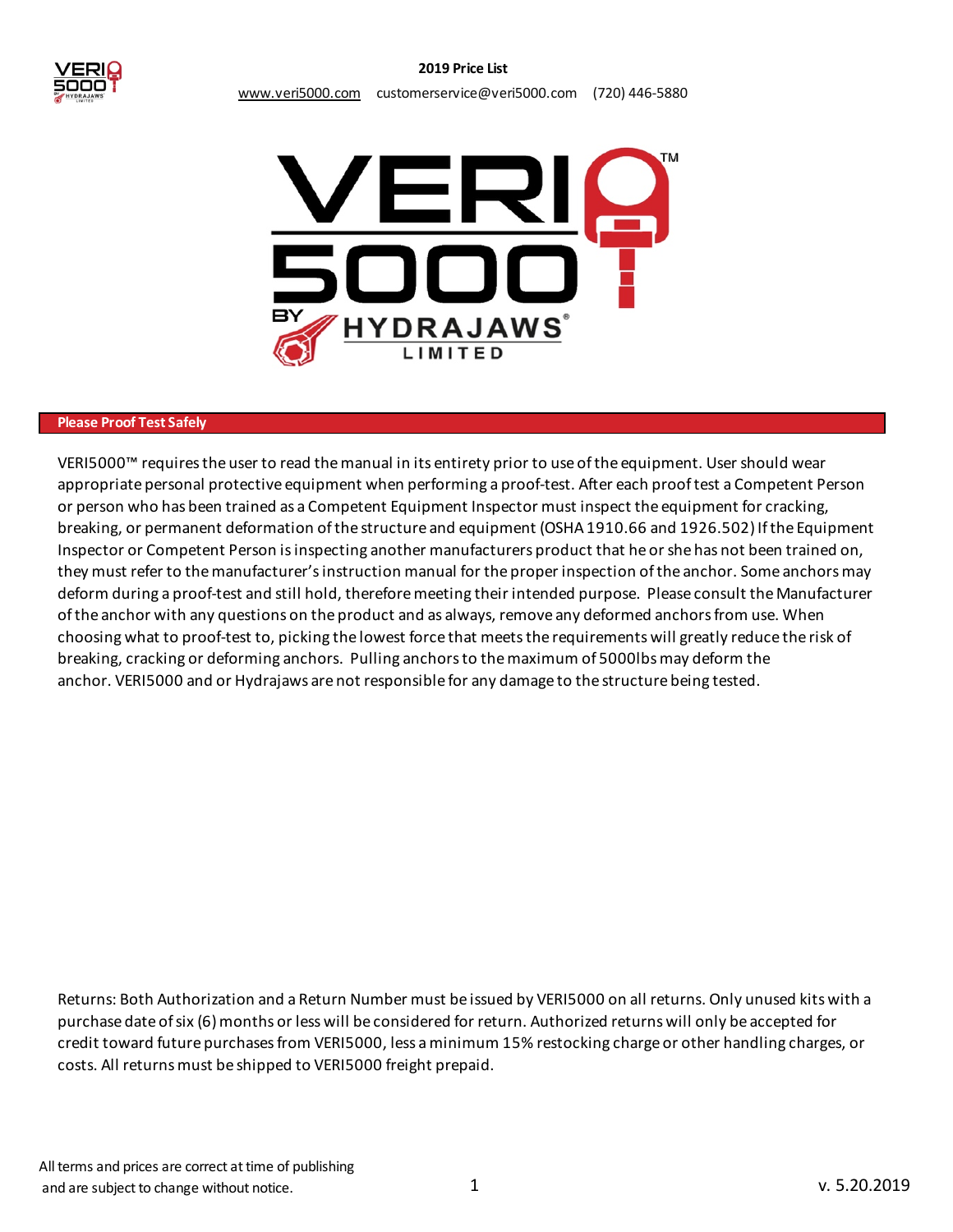

### **2019 Price List**

#### www.veri5000.com customerservice@veri5000.com (720) 446-5880

|  |             | <b>Combination Fall Protection and Construction Anchorage Verification Device</b>                                                       |            |  |  |
|--|-------------|-----------------------------------------------------------------------------------------------------------------------------------------|------------|--|--|
|  |             | <b>Combination Fall Protection and Construction Anchorage Verification Device</b>                                                       |            |  |  |
|  |             | Veri5000 2" Tester with quick release coupler, Load spreading bridge with 3 adjustable aluminium legs pins and swivel feet, locking     |            |  |  |
|  |             | adaptor, Bolt tester adaptor, Ringbolt adaptor Clevis, Button adaptors threaded 1/4", 5/16", 3/8" & 1/2", Button adaptors slotted 4.5,  |            |  |  |
|  |             | 5.5, 6.5, 8.5, 10.5 & 12.5, Ball driver, spare screws and allen keys. Kit supplied in a padded carrying case with 12 months calibration |            |  |  |
|  |             | and full operating instructions.                                                                                                        |            |  |  |
|  | Part Number | <b>Gauge Options</b>                                                                                                                    | List Price |  |  |
|  | FPCAVD-A    | 0-30kN/6,745lbf Analog Gauge                                                                                                            | \$2,438.76 |  |  |
|  | FPCAVD-BT   | 0-30kN/6,745lbf Digital Bluetooth Gauge                                                                                                 | \$4.565.36 |  |  |

#### **Anchor Tester Kit**



#### **Part Number List Price Gauge Options Anchor Tester Kit** Veri5000 2" Tester with attached analog gauge, Load spreading bridge with 75mm Hex extension legs and swivel feet, Locking adaptor, bolt tester adaptor, Button adaptors threaded in 1/4", 5/16", 3/8" & 1/2", Button adaptors slotted 4.5, 5.5, 6.5, 8.5, 10.5 & 12.5, Threaded stud adaptors in 5/8" and 3/4", Ball driver, spare screws and allen keys. Kit supplied in a padded carrying case with 12 months calibration and full operating instructions.

# ATK-A \$2,252.88 0-30kN/6,745lbf Analog Gauge



# **Material Bond Tester**

**Material Bond Tester**

2" Tester with attached analog gauge, 10 X 50mm Bond Discs, 10 X 75mm Bond Discs, Bond Test Stool, Bond Plug, 22mm Operating Nut, 22mm Operating Spanner, and Allen key. Kit supplied in a padded carrying case with 12 months calibration and full operating instructions.

| Part<br>: Number | : Options<br>Gauge           | <b>List Price</b> |
|------------------|------------------------------|-------------------|
| MB-A             | 0-25kN/6,625lbf Analog Gauge | ^^<br>52.419.33   |

#### **Medium Duty Anchorage Verification Device**

|            |             | <b>INCOMMIT DULY ANDRESS VOLUMENTS DUVICE</b>                                                                                           |                   |
|------------|-------------|-----------------------------------------------------------------------------------------------------------------------------------------|-------------------|
|            |             | Medium Duty Anchorage Verification Device (11,000lbs)                                                                                   |                   |
|            |             | 210mm Load Spreading bridge, 3 adjustable aluminium legs, pins, swivel feet, M12 locking adaptor, M12 Bolt tester Adaptor, 3/8" &       |                   |
|            |             | 12" threaded button adaptors, 4.5mm, 5.5mm, 6.5mm, 8.5mm, 10.5mm & 12.5mm Slotted button adaptors, 5/8" & 34" threaded stud             |                   |
| stan in di |             | adaptors, 3mm Ball driver and spare screws and Allen keys. Kit supplied in a foam filled carrying case with full operating instructions |                   |
|            |             | and 12 months calibration certificate. Clevis adaptor not included.                                                                     |                   |
|            | Part Number | <b>Gauge Options</b>                                                                                                                    | <b>List Price</b> |
|            | MDAVD-A     | 0-50kN/11,000lbf Analog Gauge                                                                                                           | \$3,340.13        |
|            | MDAVD-BT    | 0-50kN/11,000lbf Bluetooth Digital Gauge                                                                                                | \$5,521.62        |

### **Heavy Duty Anchorage Verification Device**

|  |             |                                                                                                                                      | Heavy Duty Anchorage Verification Device (32,000lbs) - Digital Bluetooth                                                                 |  |  |  |
|--|-------------|--------------------------------------------------------------------------------------------------------------------------------------|------------------------------------------------------------------------------------------------------------------------------------------|--|--|--|
|  |             | 0-145kN Bluetooth Digital Gauge, triangular load spreading bridge with 2 mounting positions for the tester and 3 adjustable threaded |                                                                                                                                          |  |  |  |
|  |             | legs and swivel feet, set of 5 threaded adaptors , 3/8", 1/2",5/8",3/4" & 1" M24 operating ratchet spanner, M20 drop rod and         |                                                                                                                                          |  |  |  |
|  |             |                                                                                                                                      | connecting nut and spare screws and allen keys. Kit supplied in a foam filled carrying case with full operating instructions and 1 years |  |  |  |
|  |             |                                                                                                                                      | calibration certificate. Clevis adaptor not included.                                                                                    |  |  |  |
|  | Part Number | <b>Gauge Options</b>                                                                                                                 | List Price                                                                                                                               |  |  |  |
|  | HDAVD-BT    | 0-145kN/32,000lbf Digital Bluetooth Gauge                                                                                            | \$6,592.66                                                                                                                               |  |  |  |
|  |             |                                                                                                                                      |                                                                                                                                          |  |  |  |

|  |             | Permanent Engineered Horizontal Lifeline Anchorage Verification Device                                                                      |            |  |  |
|--|-------------|---------------------------------------------------------------------------------------------------------------------------------------------|------------|--|--|
|  |             | Permanent Engineered Horizontal Lifeline Anchorage Verification Device                                                                      |            |  |  |
|  |             | 8mm Cable test frame & accessories, Veri5000 2" Tester with quick release coupler, Load Spreading Bridge including adjustable               |            |  |  |
|  |             | telescopic legs, pins and swivel feet, locking adaptor, Ringbolt adaptor Clevis, Bolt Tester adaptor, 1/2" stud adaptor, 5/8" stud adaptor, |            |  |  |
|  |             | Ratchet spanner, Single wrench, Ball Driver, Piston Key, Oil bottle and spare screws and hex wrench set. Kit supplied in a padded           |            |  |  |
|  |             | carrying case with 12 months calibration and full operating instructions.                                                                   |            |  |  |
|  | Part Number | <b>Gauge Options</b>                                                                                                                        | List Price |  |  |
|  | PEHLLAVD-A  | 0-30kN/6,745lbf Analog Gauge,                                                                                                               | \$4,497.96 |  |  |
|  | PEHLLAVD-BT | 0-30kN/6,745lbf Digital Bluetooth Gauge                                                                                                     | \$6.813.00 |  |  |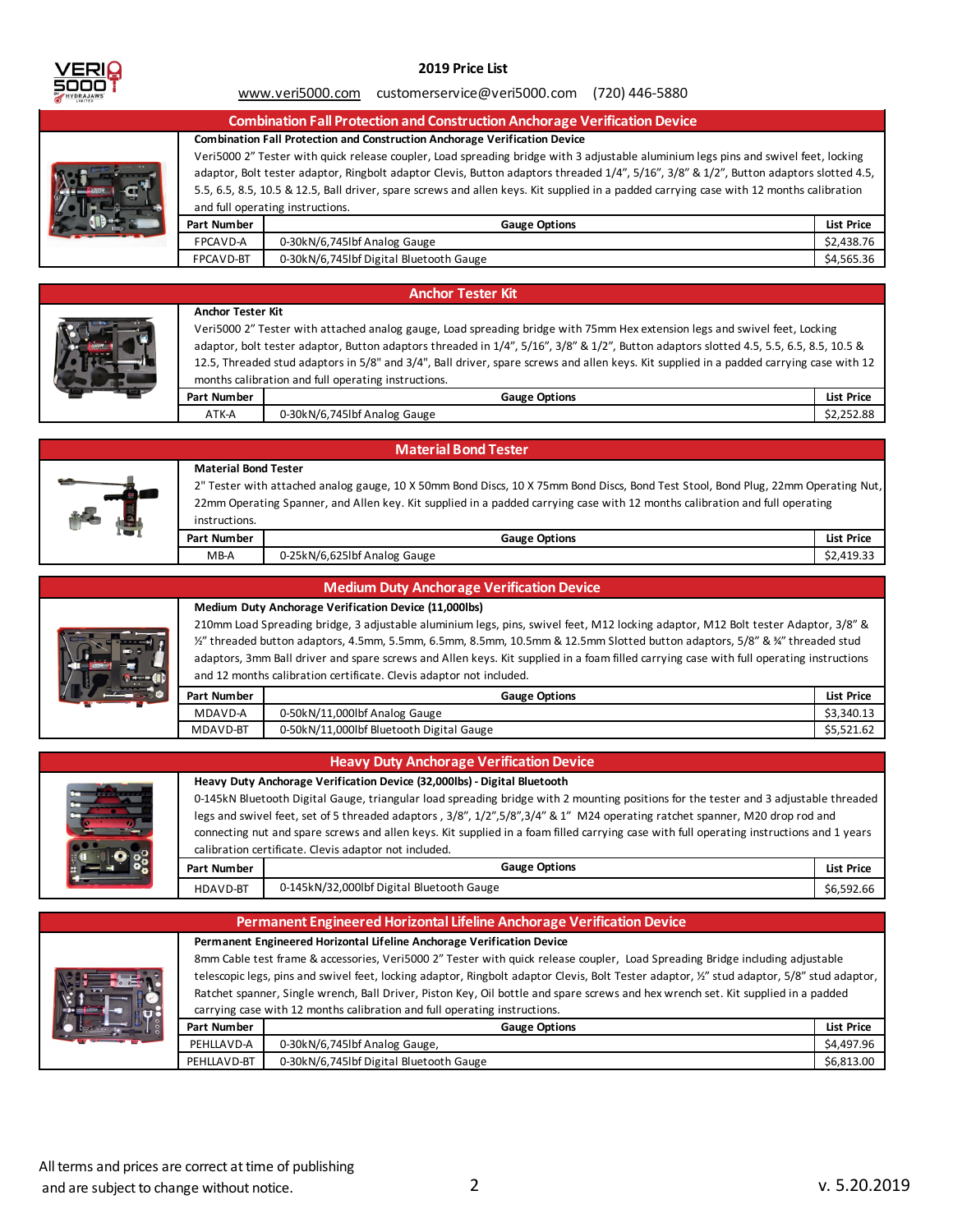

# **2019 Price List**

### www.veri5000.com customerservice@veri5000.com (720) 446-5880

| Required Annual Gauge Calibration and Bluetooth Subscription |             |                                                                                                  |                   |  |
|--------------------------------------------------------------|-------------|--------------------------------------------------------------------------------------------------|-------------------|--|
| All gauges are required to be                                | Part Number | <b>Description</b>                                                                               | <b>List Price</b> |  |
| sent out for annual                                          | CAL-B       | Annual Bluetooth Calibration and Bluetooth Subscription - Freight not included                   | \$190.00          |  |
| calibration.<br>Annual Bluetooth                             | CAL-A       | Annual Analog Calibration - Freight not included                                                 | \$90.00           |  |
| Subscription is included in                                  | CAL-MD-B    | Annual Bluetooth Calibration and Bluetooth Subscription for Medium Duty Kit-Freight not included | \$215.00          |  |
| the cost of calibration.                                     | CAL-MD-A    | Annual Analog Calibration for a Medium Duty Kit - Freight not included                           | \$115.00          |  |

| <b>Spare Parts: Bridges</b> |             |                                                                                                                |                   |  |
|-----------------------------|-------------|----------------------------------------------------------------------------------------------------------------|-------------------|--|
| Product Image               | Part Number | <b>Description</b>                                                                                             | <b>List Price</b> |  |
| $\frac{1}{2}$<br>廿          | V5000B      | Standard Kit Replacement Bridge and Legs                                                                       | \$384.38          |  |
| $\mathbf{F}^{\bullet}$      | LSB-600     | Load Spreading Bridge Inside Width: 600mm/23.62", Maximum Height from ground to top of bridge:<br>685mm/26.96" | \$675.32          |  |

| <b>Spare Parts: Gauges</b> |             |                                                                    |                   |  |
|----------------------------|-------------|--------------------------------------------------------------------|-------------------|--|
| Product Image              | Part Number | <b>Description</b>                                                 | <b>List Price</b> |  |
| $\frac{4}{\sqrt{10}}$      | <b>SDBG</b> | 0-30kN/6,745lbf Spare Digital Bluetooth Gauge                      | \$2,107.26        |  |
|                            | SAG         | 0-30kN/6,745lbf Spare Analog Gauge                                 | \$169.82          |  |
|                            | SDBG-MD     | 0-50kN/11,000lbf Spare Digital Bluetooth Gauge for Medium Duty Kit | \$2.193.24        |  |
|                            | SAG-MD      | 0-50kN/11,000lbf Analog Gauge for Medium Duty Kit                  | \$288.22          |  |

| <b>Spare Parts: Clevis</b> |              |                                         |  |                            |  |
|----------------------------|--------------|-----------------------------------------|--|----------------------------|--|
| Product Image              | Part Number  | <b>Description</b>                      |  | <b>List Price</b>          |  |
|                            | M12-RAC      | M12 Ringbolt Adaptor Clevis             |  | \$66.88                    |  |
|                            | M12-RAC 40mm | M12 Ringbolt Adaptor Clevis - 40mm      |  | \$154.00                   |  |
| 42                         | M12-MDC      | M12 Ringbolt Clevis for Medium Duty AVD |  | \$66.88                    |  |
|                            | <b>HDC</b>   | Heavy Duty Clevis                       |  | Please Inquire for Pricing |  |

| <b>Spare Parts: Adaptors</b> |                |                                                                                                                                   |  |                            |
|------------------------------|----------------|-----------------------------------------------------------------------------------------------------------------------------------|--|----------------------------|
| Product Image                | Part Number    | <b>Description</b>                                                                                                                |  | <b>List Price</b>          |
| $\frac{1}{2}$                | $M12-LA$       | M12 Locking Adaptor                                                                                                               |  | \$45.16                    |
| 冑                            | <b>BTA</b>     | <b>Bolt Tester Adaptor</b>                                                                                                        |  | \$62.23                    |
|                              | <b>TSA-3/8</b> | Threaded Stud Adaptor 3/8"                                                                                                        |  | \$57.82                    |
|                              | $TSA-1/2$      | Threaded Stud Adaptor 1/2"                                                                                                        |  | \$57.82                    |
|                              | <b>TSA-5/8</b> | Threaded Stud Adaptor 5/8"                                                                                                        |  | \$57.82                    |
|                              | $TSA-3/4$      | Threaded Stud Adaptor 3/4"                                                                                                        |  | \$57.82                    |
|                              | <b>TSA-7/8</b> | Threaded Stud Adaptor 7/8"                                                                                                        |  | \$57.82                    |
|                              | TSA-1          | Threaded Stud Adaptor 1"                                                                                                          |  | \$166.78                   |
|                              | MDTSA-3/8      | Medium Duty Threaded Stud Adaptor 3/8" - must use with Leg Extenders (LE-MD)                                                      |  | \$77.47                    |
|                              | MDTSA-3/4      | Medium Duty Threaded Stud Adaptor 3/4" - must use with Leg Extenders (LE-MD)                                                      |  | \$77.47                    |
|                              | TBA-1/4        | Threaded Button Adaptor 1/4"                                                                                                      |  | \$11.38                    |
|                              | TBA-5/16       | Threaded Button Adaptor 5/16"                                                                                                     |  | \$11.38                    |
|                              | <b>TBA-3/8</b> | Threaded Button Adaptor 3/8"                                                                                                      |  | \$11.38                    |
|                              | $TBA-1/2$      | Threaded Button Adaptor 1/2"                                                                                                      |  | \$11.38                    |
|                              | SBA-4          | Slotted Button Adaptor #4   4.5mm   5/32"                                                                                         |  | \$11.38                    |
|                              | SBA-5          | Slotted Button Adaptor #5   5.5mm   3/18"                                                                                         |  | \$11.38                    |
|                              | SBA-6          | Slotted Button Adaptor #6   6.5mm   1/4"                                                                                          |  | \$11.38                    |
|                              | SBA-8          | Slotted Button Adaptor #8 8.5mm   5/16"                                                                                           |  | \$11.38                    |
|                              | SBA-10         | Slotted Button Adaptor #10   10.5mm   3/8"                                                                                        |  | \$11.38                    |
|                              | SBA-12         | Slotted Button Adaptor #12   12.5mm   7/16"                                                                                       |  | \$11.38                    |
|                              |                | Rebar Adaptors are available for Heavy Duty Kits in the following sizes<br>6mm, 8mm, 10mm, 12mm, 14mm, 16mm, 18mm, 20mm, and 22mm |  | Please Inquire for Pricing |